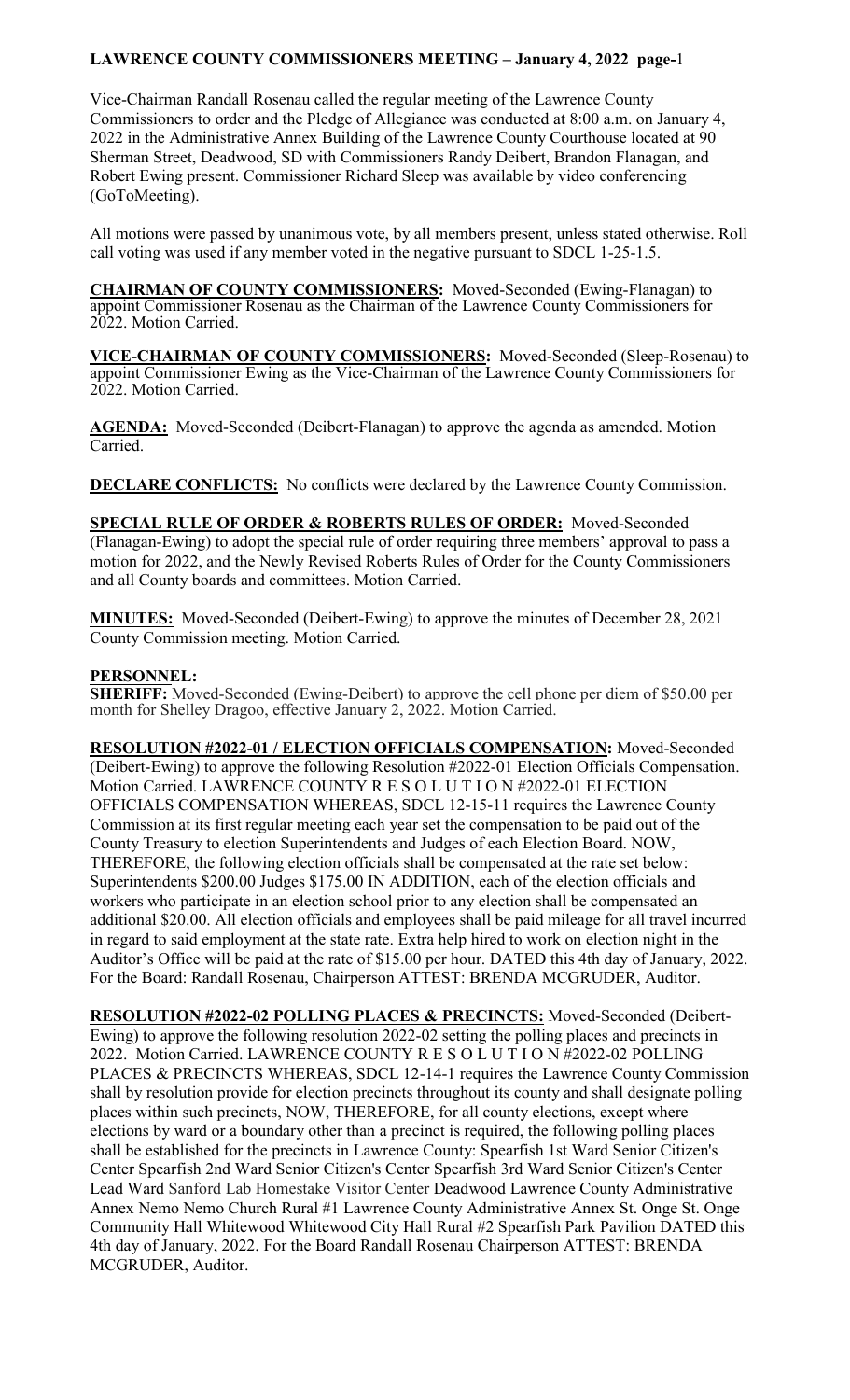**RESOLUTION #2022-03 TO ESTABLISH OFFICIAL DEPOSITORIES:** Moved-Seconded (Deibert-Ewing) to follow the recommendation of Deb Tridle, Treasurer and approve the following Resolution #2022-03 to Establish Official Depositories in Lawrence County. Motion Carried. LAWRENCE COUNTY RESOLUTION 2022-03 ESTABLISH OFFICIAL DEPOSITORIES Whereas, SDCL 7-20-13 requires the County Board of Commissioners to approve the designation of each depository for the deposit of County funds, and Whereas, several different financial institutions are doing business in Lawrence County and meet the requirements established under SDCL Chapter 7-20, and Whereas, the Lawrence County Treasurer has requested the following financial institutions be designated as official depositories for the fiscal year 2022: Wells Fargo-South Dakota 721 Main St. Deadwood, SD; First Interstate Bank 152 Sherman St. Deadwood, SD; First National Bank 197 Glendale Dr. Lead, SD; Pioneer Bank 140 E Jackson Blvd Spearfish, SD; Great Western Bank 526 Main St. Spearfish, SD; Black Hills Community Bank of Spearfish, P.O. Box 249 Spearfish; and Be It Therefore Resolved, that the Lawrence County Board of Commissioners designates the above named financial institutions as official depositories for Lawrence County for the fiscal year 2022. Dated this 4th day of January, 2022. FOR THE BOARD LAWRENCE COUNTY COMMISSIONERS Randall Rosenau Chairperson ATTEST: Brenda McGruder-Auditor.

## **RESOLUTION #2022-04 – LAWRENCE COUNTY PLANNING & ZONING FEE**

**SCHEDULE**: Moved-Seconded (Deibert-Ewing) to approve and authorize the Chairman to sign Resolution #2022-04 to set the following fees charged by the Lawrence County Planning and Zoning Department. Motion Carried. Lawrence County Resolution # 2022-04 PLANNING & ZONING FEE SCHEDULE **WHEREAS**, pursuant to SDCL Ch. 11-2 and Lawrence County Zoning Ordinance Chapter 21. The Lawrence County Commission has authorized the Planning and Zoning Department to charge fees for services; **NOW THEREFORE**, be it resolved by the County Commissioners of Lawrence County, South Dakota, that the following fees shall be charged by the Lawrence County Planning and Zoning Department:

| <b>TYPE OF FEE</b>                                                                                                           | <b>AMOUNT</b>                                                                    | <b>FEE DESCRIPTION</b>                                     |  |
|------------------------------------------------------------------------------------------------------------------------------|----------------------------------------------------------------------------------|------------------------------------------------------------|--|
| <b>MISC PERMITS</b>                                                                                                          |                                                                                  |                                                            |  |
| <b>Agricultural Tourism Permit</b>                                                                                           | \$250.00                                                                         | 1 time fee if approved<br>uses remain the same             |  |
| Appeals/Variances<br>Public Notice Signage Deposit                                                                           | \$300.00 (non-refundable)<br>\$100.00 (refundable upon<br>return of sign)        | Board of Adjustment                                        |  |
| Change of Zoning (COZ)<br>Public Notice Signage Deposit                                                                      | \$400.00 (non-refundable)<br>\$100.00 (refundable upon<br>return of sign)        |                                                            |  |
| <b>Text Change Ordinance Amendments</b><br>(ORD)                                                                             | \$200.00                                                                         | Non-Change of Zoning                                       |  |
| Conditional Use Permit (CUP)<br>Public Notice Signage Deposit                                                                | \$400.00 (non-refundable)<br>\$100.00 (refundable upon<br>return of sign)        | Fee doubled if use is<br>commenced prior to<br>application |  |
| Major Amendment                                                                                                              | \$400.00                                                                         | For a PUD or CUP                                           |  |
| Minor Amendment                                                                                                              | \$200.00                                                                         | For a PUD or CUP                                           |  |
| <b>Temporary Use Permits</b>                                                                                                 | \$250.00                                                                         |                                                            |  |
| <b>Development Permits</b>                                                                                                   | \$200.00                                                                         | On Commercially Zoned<br>Property                          |  |
| <b>BUILDING PERMITS</b>                                                                                                      |                                                                                  |                                                            |  |
| <b>Sewer Permits</b>                                                                                                         | \$20.00                                                                          |                                                            |  |
| <b>Building Permit-Initial</b><br>\$30 for the first \$1,000 of the structure's<br>value and \$3 for each additional \$1,000 | \$142 finished<br>$\bullet$<br>residential space<br>\$15 unfinished<br>basements |                                                            |  |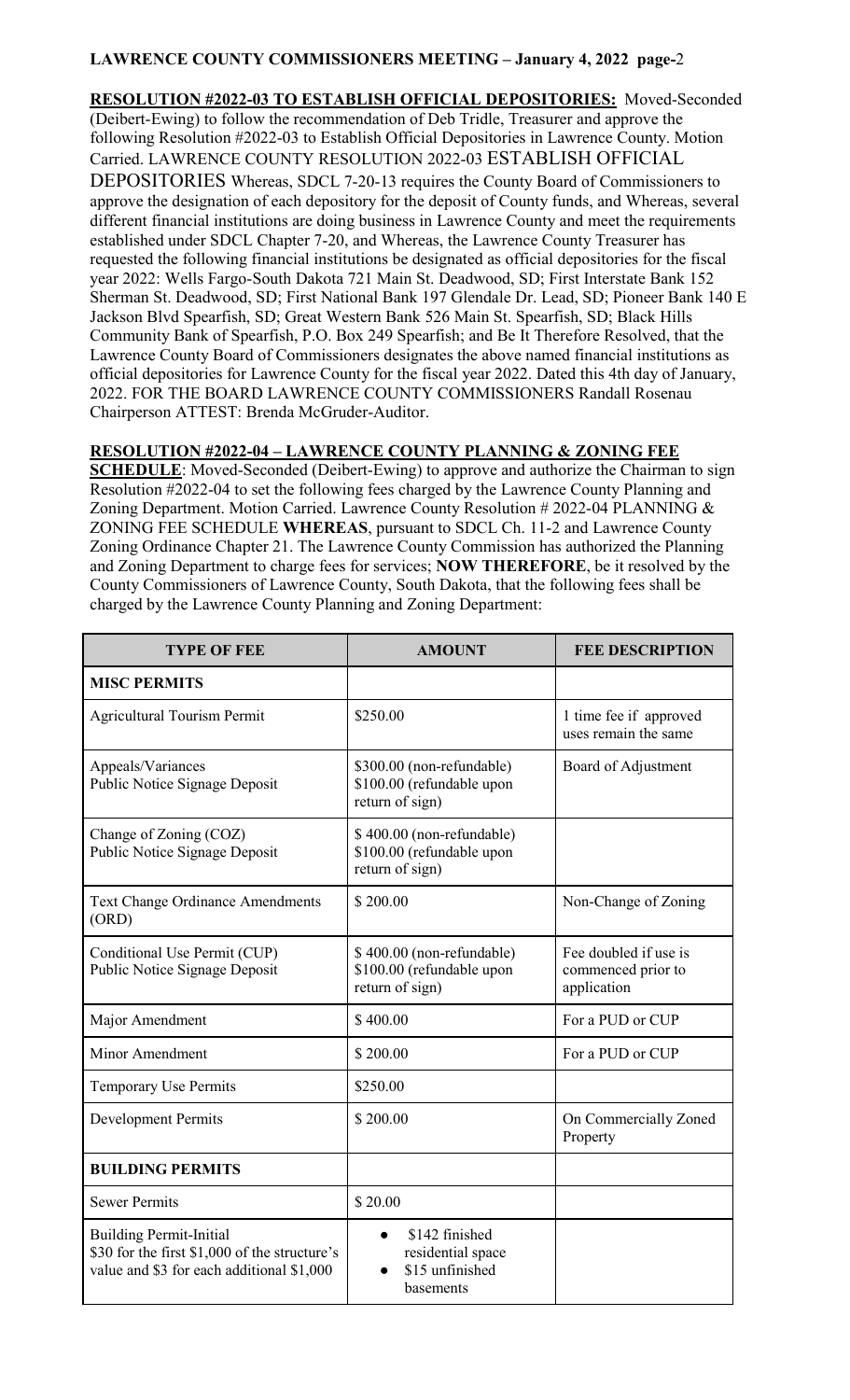| The base valuation shall be determined<br>by a dollar per square foot. (see fee<br>schedule in next column)<br>Structure's value shall be determined by<br>the total valuation of each building<br>permit. | \$75 garages/pole<br>buildings<br>\$15<br>$\bullet$<br>decks/gazebos/carports<br>\$142 mobile homes<br>$\bullet$<br>(subtract 3% per year)<br>of age or \$30<br>whichever is greater)<br>\$180 commercial |                                                                 |
|------------------------------------------------------------------------------------------------------------------------------------------------------------------------------------------------------------|-----------------------------------------------------------------------------------------------------------------------------------------------------------------------------------------------------------|-----------------------------------------------------------------|
| <b>Building Permit-Violation</b>                                                                                                                                                                           | Double the Original Fee                                                                                                                                                                                   | If work is commenced<br>prior to issuance of<br>building permit |
| Contractor Licensing-Initial                                                                                                                                                                               | \$75                                                                                                                                                                                                      |                                                                 |
| Contractor Licensing-Violation                                                                                                                                                                             | \$150                                                                                                                                                                                                     | Double the original fee                                         |
| <b>SIGNAGE</b>                                                                                                                                                                                             |                                                                                                                                                                                                           |                                                                 |
| Off Premise Signs (Billboards)                                                                                                                                                                             | \$250                                                                                                                                                                                                     |                                                                 |
| On Premise Signs; Home Occupation; or<br><b>Community Signs</b>                                                                                                                                            | \$100                                                                                                                                                                                                     |                                                                 |

Adopted this day of 4th January, 2022 LAWRENCE COUNTY COMMISSIONERS Randall Rosenau Chairman ATTEST: Brenda McGruder, Auditor.

**RESOLUTION #2022-05 DAILY INMATE INCARCERATION FEE SCHEDULE:** Moved-Seconded (Deibert-Ewing) to approve and authorize the Chairman to sign Resolution #2022-05 and to set the following daily inmate incarceration fee schedule. Motion Carried. LAWRENCE COUNTY RESOLUTION 2022-05 A RESOLUTION ESTABLISHING A DAILY COST OF CONFINEMENT FEE SCHEDULE FOR INMATES SERVING A SENTENCE AND ESTABLISHING A FEE SCHEDULE FOR WORK RELEASE INMATES WHEREAS, pursuant to SDCL 24-11-45, a prisoner confined to any jail while serving a sentence is liable for the cost of the prisoner's confinement including room and board charges; medical, dental, optometric, and psychiatric services charges; vocational education training; and chemical dependency treatment charges; and WHEREAS, pursuant to SDCL 24-11-32.1, the governing body or commission responsible for the operation of a jail shall adopt written policies and procedures for the regulation of the jail; and WHEREAS, pursuant to SDCL 24-11-32.1, the board of county commissioners may require by resolution that a sum not to exceed the average daily prisoner cost may be charged to work release inmates of county jails as restitution to be applied toward prisoner maintenance cost, including but not limited to, room and board; and WHEREAS, the Lawrence County Sheriff hereby requests that the Lawrence County Board of County Commissioners ratify an amended fee schedule pertaining to inmates in the Lawrence County Jail; now THEREFORE BE IT RESOLVED, Time Server Fee Schedule That a daily fee of \$10.00/day shall be charged to each inmate serving a sentence in the Lawrence County Jail, imposed as part of a criminal case venued in Lawrence County, to offset the cost of the prisoner's confinement. That a daily fee of \$75.00/day shall be charged to each inmate serving a sentence in the Lawrence County Jail, imposed as part of a criminal case not venued in Lawrence County, to offset the cost of the prisoner's confinement. Work Release Fee Schedule That a daily fee of \$20.00/day shall be charged to each inmate, serving a sentence imposed as part of a criminal case venued in Lawrence County and approved for participation in the work release program, as restitution to be applied toward prisoner maintenance costs. The daily fee shall be paid in advance as a condition of the prisoner's eligibility to participate in the work release program. That a daily fee of \$75.00/day shall be charged to each inmate, serving a sentence imposed as part of a criminal case not venued in Lawrence County and approved for participation in the work release program, as restitution to be applied toward prisoner maintenance costs. The daily fee shall be paid in advance as a condition of the prisoner's eligibility to participate in the work release program. WREM Work Release Fee Schedule That a daily fee of \$15.00/day shall be charged to each inmate, approved for work release, who is subject to electronic monitoring (WREM), except that a daily fee of \$6.00/day shall apply and be charged to approved inmates enrolled in a post-secondary education program. Duly passed and adopted at a regular meeting of the Lawrence County Commission on the 4th day of January, 2022. Lawrence County Commission: Randall Rosenau, Chairman BRIAN DEAN, Sheriff ATTEST: BRENDA MCGRUDER, Auditor.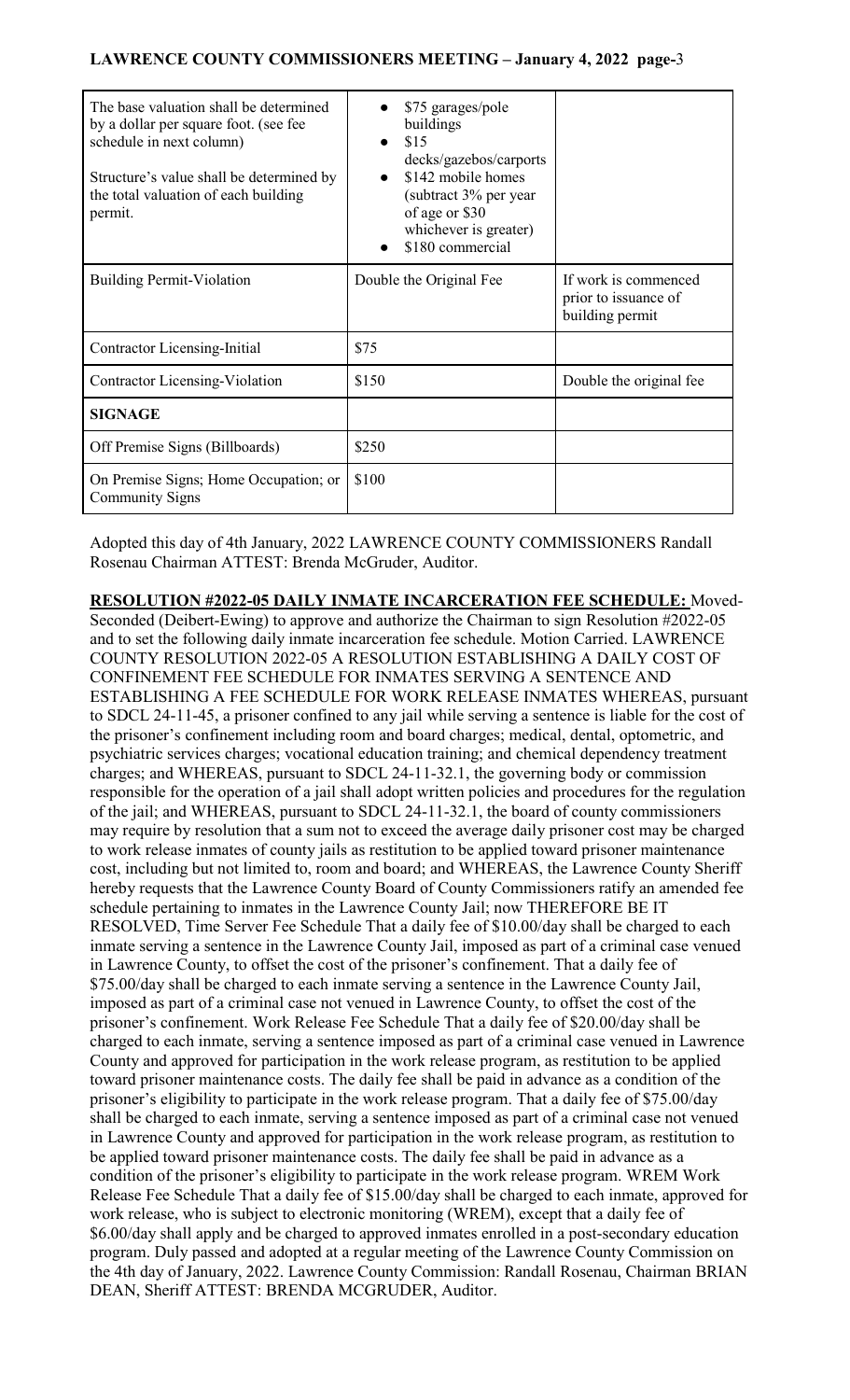**RESOLUTION #2022-06 INDIGENT BURIAL EXPENSES:** Moved-Seconded (Deibert-Ewing) to approve and authorize the Chairman to sign Resolution #2022-06 and to set the following fees for indigent burial expenses as stated in the Lawrence County Welfare Program Rule. Motion Carried. Resolution #2022-06 A RESOLUTION ESTABLISHING FEES FOR INDIGENT BURIAL EXPENSES WHEREAS, pursuant to SDCL 28-17-1, if any person dies within any county, who does not have money or means necessary to defray the funeral expenses, and whose relatives or friends are unable or unwilling to defray the expenses, the county commissioners shall employ a funeral director to provide for and superintend the burial or cremation of the deceased person; WHEREAS, pursuant to SDCL 28-17-2, if any person who is destitute and has no estate dies within the state, and who has no one legally bound for funeral expenses, and where there is no other source to pay the cost of burial or cremation expense, the funeral expenses shall be borne by the county in which the deceased was a resident at time of death. If no residence can be determined for the deceased person, the funeral expenses shall be borne by the county in which death occurred; WHEREAS, pursuant to SDCL 28-17-3, the selection of a funeral director may be made by the tribe or next of kin, if any, otherwise by the board of county commissioners. The determination whether the decedent is buried or cremated may be made by the tribe or next of kin, if any, otherwise by the board of county commissioners. In no case may the county commissioners advertise for bids on burial or cremation of indigent poor; WHEREAS, pursuant to SDCL 28-17-4, on county burials, the funeral director in charge shall furnish a casket and outside container and conduct the funeral services. On county cremations, the funeral director in charge shall furnish an urn or container and conduct the funeral services. The county shall allow the funeral director for merchandise and services rendered, a sum to be established by resolution of the board of county commissioners at the annual organizational meeting; and WHEREAS, pursuant to SDCL 28-17-6, the necessary and reasonable expenses of burial or cremation under this chapter shall be paid by the county treasurer, upon the order of the commissioners. If the decedent had an established residency according to SDCL 28-13-3 in a county in this state different from that in which the decedent died, the county paying the funeral expenses shall be reimbursed by the county in which the decedent had an established residency. If the decedent was an honorably discharged United States soldier, sailor, marine, or aviator, the funeral shall be conducted and expenses paid as provided in chapter 33A-5; now THEREFORE, BE IT RESOLVED, that the allowable fees and expenses for indigent burials shall be as set forth below: APPENDIX D. (Revised 01/05/2016) BURIAL AND FUNERAL ASSISTANCE For those county residents who die in a state of indigency or who are otherwise qualified under SDCL Ch. 28-17, the county shall allow burial and funeral expenses as follows: 1. Standard funeral, casket and burial \$2,210.00 (Including vault) This price includes removal from place of death, embalming, dressing, casketing, funeral, one-hour visitation before service, minimum casket and transportation and burial at a local Lawrence County cemetery. County will be billed separately from the vendor for the cost of the vault.\* County will also be billed separately for the cost of opening and closing the grave.\*\* Family is responsible for any cost associated with printed goods, cash advance items: flowers, death certificates, gratuity to minister, musicians, newspaper notice, etc. 2. Standard funeral, casket and burial \$1,760.00 (No vault required) This price includes removal from place of death, embalming, dressing, casketing, funeral, one-hour visitation before service, minimum casket and transportation and burial at a local Lawrence County cemetery. Family is responsible for any cost associated with printed goods, cash advance items: flowers, death certificates, gratuity to minister, musicians, newspaper notice, etc. County will also be billed separately for the cost of opening and closing the grave.\*\* 3. Funeral followed by cremation \$1,985.00 This price includes removal from place of death, embalming, dressing, casketing, funeral, one-hour visitation before service, rental casket and cremation fee. Family is responsible for any cost associated with printed goods, cash advance items: flowers, death certificates, gratuity to minister, musicians, newspaper notice, etc. County will also be billed separately for the cost of opening and closing the grave.\*\* 4. Direct cremation - no services or services held by family \$1,170.00 This price includes removal from place of death, transportation to crematory and cremation fee. Family is responsible for any cost associated with printed goods, cash advance items: flowers, death certificates, gratuity to minister, musicians, newspaper notice, etc. County will also be billed separately for the cost of opening and closing the grave, if burial of cremains occurs in Lawrence County.\*\* 5. Cremation with memorial service \$1,450.00 Removal from place of death, transportation to crematory and cremation fee and memorial service conducted by funeral home staff. Family is responsible for any cost associated with printed goods, cash advance items: flowers, death certificates, gratuity to minister, musicians, newspaper notice, etc. County will also be billed separately for the cost of opening and closing the grave, if burial of cremains occurs in Lawrence County.\*\* \* Black Hills Wilbert Vault will bill Lawrence County at a rate of \$450.00 for the concrete grave liner required by most cemeteries in Lawrence County - the amount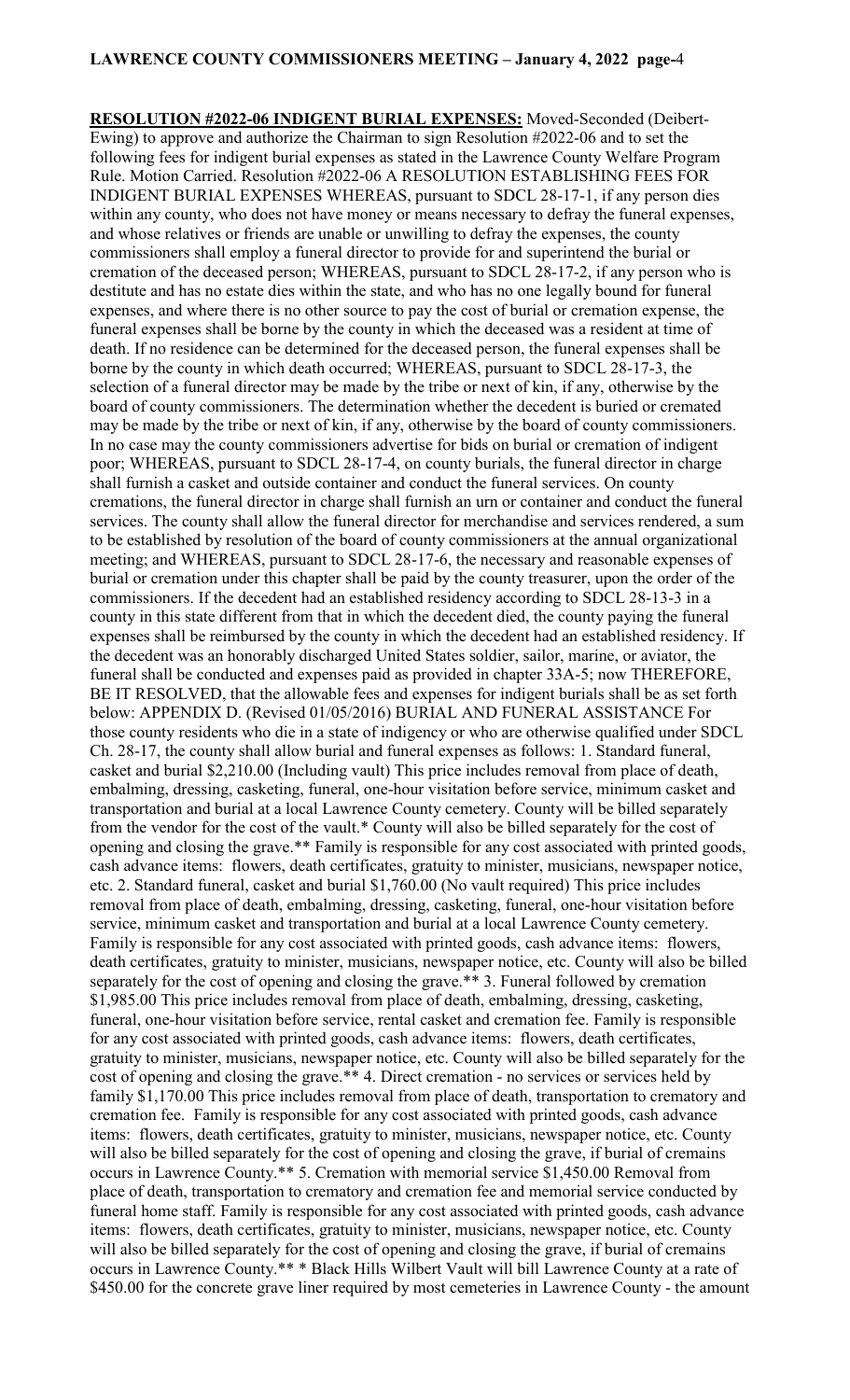of \$450.00 will be deducted from the \$2,210.00 allowed for Standard Funeral with outer burial container requirement. \*\*Opening and closing of grave space: Traditional casket burial: Spearfish \$400.00 Lead/Deadwood/St. Onge \$450.00 Cremains burial \$150.00 NOTE: Opening and Closing Winter differential - add \$50.00 B. The funeral director shall explain the above options to the nearest relative or representative. C. Before any reimbursement is made, the following criteria and guidelines must be met: 1. The county must receive notification of the death as soon as possible. The funeral director may do this by telephone to the Commission Assistant or the Chairperson of the Lawrence County Commission. 2. All paperwork, including the application for assistance, must be completed by the nearest relative/representative or the funeral director. The county will then make a final determination of the indigency and eligibility. D. The county shall not supplement any of the costs of the funeral service or be obligated for any more than set out above. When the decedent has a death benefit paid to a survivor, the charges to the county shall be adjusted by that amount. It is the survivor's responsibility to reimburse the funeral home for that amount. E. In determining eligibility for assistance, the ability of the surviving family members to pay the burial costs may be the determinant for county assistance rather than the indigency of the deceased. F. Each year a letter will be sent by the Commission Assistant notifying each funeral home in Lawrence County that such rates will be up for review. Duly passed and adopted at a regular meeting of the Lawrence County Commission on the 4th day of January, 2022. Lawrence County Commission: Randall Rosenau Chairman ATTEST: Brenda McGruder, Auditor.

**LEGAL NEWSPAPERS:** Moved-Seconded (Ewing-Flanagan) to designate the Black Hills Pioneer as the legal newspaper for 2022. Motion Carried.

Jaci Conrad Pearson, Black Hills Pioneer, thanked the Board for putting its trust in the newspaper.

**BOARD OF ADJUSTMENTS:** Moved-Seconded (Flanagan-Ewing) to appoint Robert Ewing, Randall Rosenau, Brandon Flanagan, Richard Sleep, and Randy Deibert as the Board of Adjustment for 2022. Motion Carried.

**BUILDING CODE:** Moved-Seconded (Flanagan-Deibert) to appoint Robert Ewing, Randall Rosenau, Brandon Flanagan, Richard Sleep, and Randy Deibert as the Building Code Board of Resolution for 2022. Motion Carried.

### **VOLUNTEER FIRE FIGHTER / SEARCH & RESCUE MEMBERS/EMERGENCY**

**MANAGEMENT:** Moved-Seconded (Deibert-Ewing) to approve the following list of 2022 Volunteer Fire Fighters and Search & Rescue Members for insurance purposes and thank members for their service. Motion Carried. **Brownsville:** Joshua Adams, Dennis Anderson, Mike Anderson, Robert Mattox, Bryce Quaschnick, Jared Quaschnick, Lynette Quaschnick, Scott Reif, Steve Thomas, Mike Talbert, Paul Thomson, Loren Vrem and Jason Wichterman. **Nemo**: Simon Austin, Jeremy Azevedo, Janna Bechard, Jeff Bechard, Virginia Clark, Melissa Eggers, Justin Henrichsen, Jaden Hoeye, Jerry Hood, Patrica Hood, Jody McKee, Richard McKee, Greg Nepstad, Mica Nepstad, Gary Phillips, Adam Rice, Chad Solaas, Cindy Solaas, Mike Talbert, and Joshua Welke. **Search & Rescue:** Adam Altergott, Richard Carlson, Lynn Davis, Michael Delahoyde, Kyle Doerges, Ron Everett, Terry Frederick, Chris Huhnerkoch, Ray Jensen, Gary Lillehaug, Joe Lillo, Rob Mattox, Frederick Pearson, Jared Quaschnick, Lynette Quaschnick, Fred Raubach, Kay Rear, Daniel Regan, Jeff Schroeder, Mike Stahl, Jamey Tollefson, Jay Vogt, Ryan Wages, Bill Weber, Rick Wisser. **Emergency Management:** Ken Hawki and J.D. Geigle.

**2022 WAGES & SCALES:** Moved-Seconded (Deibert-Rosenau) to accept the following 2022 longevity pay policy, wage scales, and wages for the salaried personnel, per pay period (biweekly) for the salaried personnel and per hour for hourly personnel, unless stated otherwise, effective January 2, 2022. Motion Carried. **LONGEVITY PAY:** Longevity pay will be awarded to permanent employees who have been employed for a minimum of five (5) years. Eligibility takes place on anniversary date of  $5<sup>th</sup>$  year of employment, with increases on the  $10<sup>th</sup>$  year of employment,  $15<sup>th</sup>$  year of employment, and  $20<sup>th</sup>$  year of employment. Longevity pay schedule is as follows: 5 Years -2 cent per hour for each year of employment; 10 Years- 4 cents per hour for each year of employment; 15 Years-6 cents per hour for each year of employment; 20 Years-8 cents per hour for each year of employment. Elected Officials are eligible for longevity pay. Elected County Commissioners are not eligible for longevity pay. Seasonal employees working consecutive years are eligible for longevity pay. **2022 WAGES** (per SDCL 6-1-10): 2022 WAGES (per SDCL 6-1-10): Commissioners: Deibert, Randy-589.30; Ewing, Robert-589.30; Flanagan, Brandon-589.30; Rosenau, Randall-589.30; Sleep, Richard-589.30; Outka, Bruce-4,488.88. Auditor: McGruder, Brenda-3,328.49; Atkins, Kimberly- 19.38; Lucero, Robin-21.81;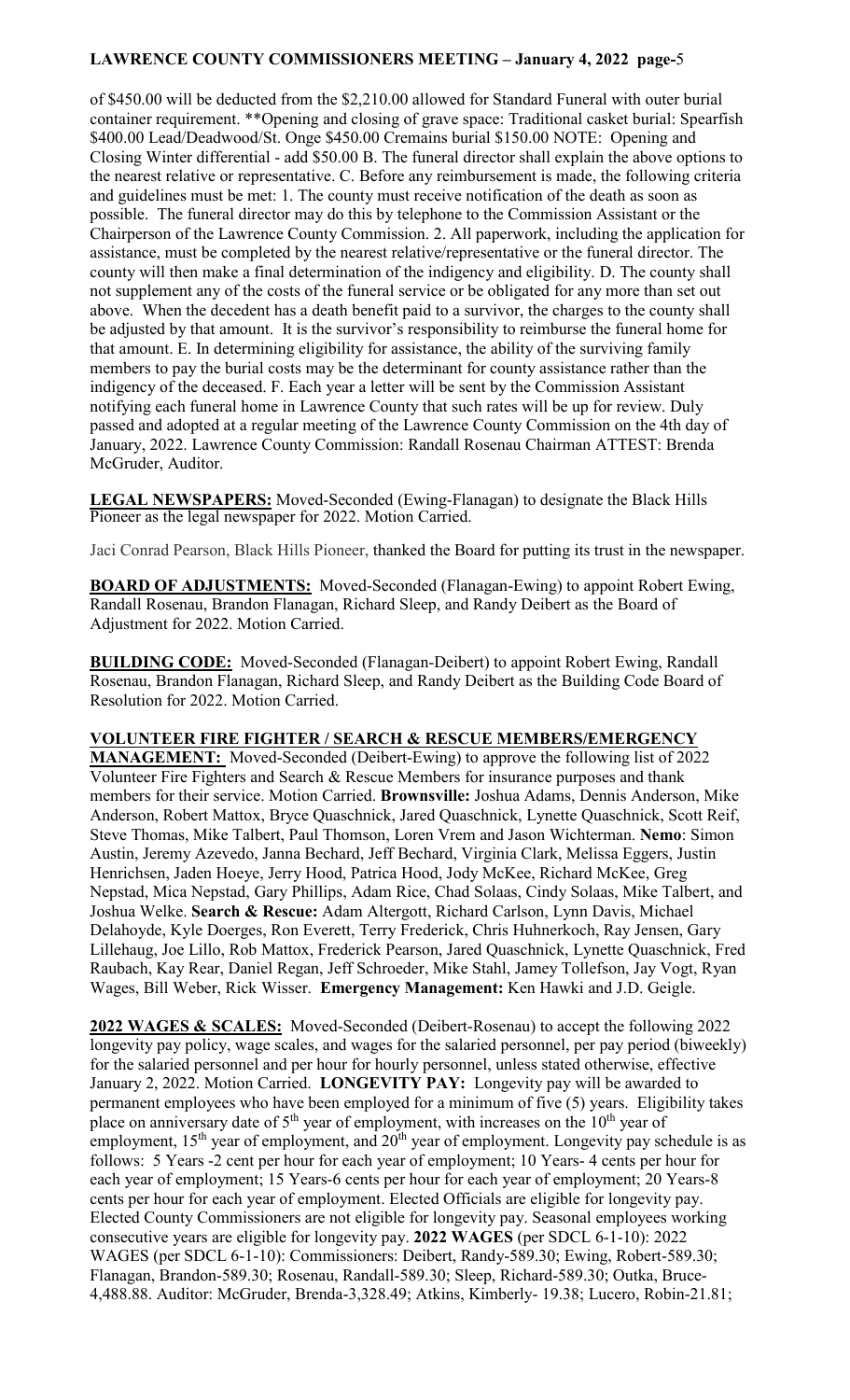Nelson, Melody-28.13; Sargent, Debbie-22.97; Stulken, Krystal-19.48. Treasurer: Tridle, Debora-3,132.55; Adams, Julia-21.81; Atkinson, Sally-27.36; Bailey, Sarah-19.04; Brownlow, Carleen-21.85; Marshall, Laurie-21.81; Morgan, Bonnie-18.07; Schmit, Megan-20.90; Haupt, Janice-20.90. States Attorney: Fitzgerald, John-3,963.71; Adams, Thomas-1,301.78; Baumann, Michelle-29.53; Erlandson, Jeffry-2,706.41; Harvey, Brenda-3,205.87; Madsen, Janelle-19.38; McCroden, Brianna-21.29; Silvernail, Janice-25.66. Public Defender: Lopez, Amber-3,851.71; Caserio, Beverly-22.22; Reindl, Staci-3,040.57 Smith, Molly-28.41. Maintenance: Agena, Timothy-33.70; Cortez, Frank-25.23; Mattson, Robert-19.34; Phinney, Desiree-18.58; Thompson, James-18.44. Director of Equalization: Hodson, Timothy-2,826.11; Baenen, Chancie-18.22; Geuke, Nicolle-23.52; Hohn, Louise-24.33; Meehan, Michael-24.37; Pisani, Benjamin-18.71; Runge, Brett-30.16; Symonds, Carmen-25.09. Register of Deeds: Hansen, Davida-2,809.40; Carr, Marie-21.38; Kitzmiller, Lisa-17.50; Podoll, Keri-25.97; Williams, Sheri-19.38. Veterans Service Officer: Ketzer, Jesse- 23.77. Information System & Technology: Dias, Gregory-3,829.32; Bitting, Jeffrey-27.69; Kline, Steven-32.15; Leatherman, Debra-23.38. Sheriff: Dean, Brian-3,719.03; Brennan, Seth-30.23; Capp, Jacob- 28.65; Clover, Alexander-28.55; Derby, Tommie II-33.19; Dragoo, Shelley-25.73; Greeley, Laurie-20.90; Hamann, Alex-21.98; Hamilton, Marian-20.90; Hardin, Matt-30.74; Johnson, Patrick-3,011.63; Kellogg, Susan-23.41; Lindsey, Chelsea-28.55; Little, Tavis-3,133.23; Lux, Alexandra-21.98; Merwin, Megan-31.00; Meyer, Gregory-28.55; Moser, Douglas-21.98; Muller, Stephen-28.55; Nelson,Kesha-24.17; Palmer, Lance-28.69; Palmer, Laurel-20.90; Rakow, Julie-23.63; Rosenau, Brandon-26.90; Schumacher, Dustin-30.74; Sonner, Tyler-26.90; Stevens, Mary K.-28.55; Symonds, Matthew-21.98; Wainman, John J Jr-21.98, Walk Ritchey \$29.51; Walker, John-21.98. Jail: Adrain, Vanessa-22.34; Anderson, Kyle-28.55; Cleveland, Marina-22.34; Corean, Debora-21.90; Eriksen, Nathaniel-23.02; Liggett, Garrett-21.04; Lindsey, Chelsea-23.02; Lucio, Monica-21.90; Luna, Christopher-21.04; Lux, Alexandra-21.90; Mattson, Raygan-21.04; McCroden, Matthew-32.32; McPheeters, Keri-20.22; Morford, Joshua-21.90; Paklin, Melody-22.46; Smith, Lisa-21.90; Spencer, Anthony-22.34; Swanson, Chelsey-20.22; Wetz, Jolene-24.08. Coroner: Fahey, Patrick-291.58 ppd & 200.00 call; Goetsch, Martin -200.00 call; Isburg, Damon-200.00 call; Muckle, Thomas-200.00 call. 24/7: Kellogg, Susan-23.41; Wetz, Jolene-24.08. Emergency Management: Thomson, Paul-2,961.58; Larson, Rene-23.71. Dispatch: Baker, Barbara-22.34; Benson, Caylor-21.04; Bestgen, Jessica-21.90; DeGooyer, Sarah-21.04; Lux, Alexandra-21.90; Palmer, Laurel-21.90; Pesicka Olson, Jamie-25.52; Rommen, Brianna-23.12; Sanders, Lacee-22.34; Steffen, Peggy-23.24; Tieszen, Megan-21.46. Highway: Bonnema, Allan-3,431.06; Bey, John-34.02; Bracha, Maria-25.37; Brooks, Travis-26.02; Burnitt, James-26.18; Cooper, John-29.10; Hagerty, Richard-24.75; Harley, Toby-26.18; Harper, Jeffrey-27.04; Herman, Joshua-26.16; Heying, Bradley-26.02; Holen, Gerald-29.34 Larimore, Mark-26.92; Magnusson, Michal-26.12; Mattson, Justin- 26.02; Maynard, Brady-28.94; Meiners, Matthew-26.02; Nelson, Paul-26.16; Patino, Mark-27.78; Percy, Jason-26.02; Rear, Krista-21.43; Sheeler, Daniel-31.78; Skavang, Robert-26.54; Stanger, Richard- 26.02. Mental Health Board: Baczwaski, Brian-101.00; Barnaud, Timothy-101.00; Foral, Francy-101.00; Johns, Timothy-101.00. Invasive Species Management: Heck, David-2,570.53; Palmer, Ryan-22.49; Bennett, Gerry-40.00 meeting; Ewing, Robert-40.00 meeting; Hauge, John-40.00 meeting; Ridley, Clint-40.00 meeting; Sleep, Richard-40.00 meeting (Alternate); Vavruska, Kyle-40.00 meeting; Whalen, Michael-40.00 meeting. Seasonal Invasive Species Employees: Clancy, Nicholas-15.00; Kirchner, Joshua-15.00; McKibbin, Mitchell-15.00; Parks, Jacob-17.40; Tyson, Chase-20.20; Vissia, Blake-15.00. Planning&Zoning: Vogt, Amber- 2,705.86; Lord, Jessica-18.22; Schroeder, Jeffery- 27.14; Sprenger, Janette- 21.73; Allen, Amy- 40.00 meeting; Fuller, Kelly- 40.00 meeting; Ewing, Robert-40.00 meeting; Schenk, Travis-40.00 meeting; Sleep, Richard-40.00 meeting (Alternate); Stone, Julie- 40.00 meeting; Tysdal, Richard- 40.00 meeting; Whalen, Mike-40.00 meeting.

| <b>NEWLY ELECTED BASE</b> |    | <b>2022 BASE</b> | SDCL#        |
|---------------------------|----|------------------|--------------|
| <b>AUDITOR</b>            | S. | 35,952.00        | SDCL 7-7-9.1 |
| <b>TREASURER</b>          | S. | 35,952.00        | SDCL 7-7-9.1 |
| <b>REGISTER DEEDS</b>     | S. | 35,952.00        | SDCL 7-7-9.1 |
| <b>STATES ATTORNEY</b>    | S. | 71,534.00        | SDCL 7-7-12  |
| <b>SHERIFF</b>            | S  | 50,721.00        | SDCL 7-12-15 |

**2022 CELL PHONE ALLOWANCE:** Moved-Seconded (Deibert-Ewing) to approve the following 2022 cell phone allowance effective January 2, 2022. Outka, Bruce-75.00; McGruder, Brenda-50.00; Tridle, Deb-75.00; Adams, Tom-45.00 Baumann, Michelle-45.00; Erlandson, Jeffry- 45.00; Harvey, Brenda-45.00; Madsen, Janelle-45.00; McCroden, Brianna-45.00; Silvernail, Janice-45.00; Lopez, Amber-75.00; Reindl, Staci-50.00; Agena, Tim-50.00; Cortez, Frank-50.00; Hodson, Tim-50.00; Hohn Louise-50.00; Meehan, Mike-50.00; Runge, Brett -50.00;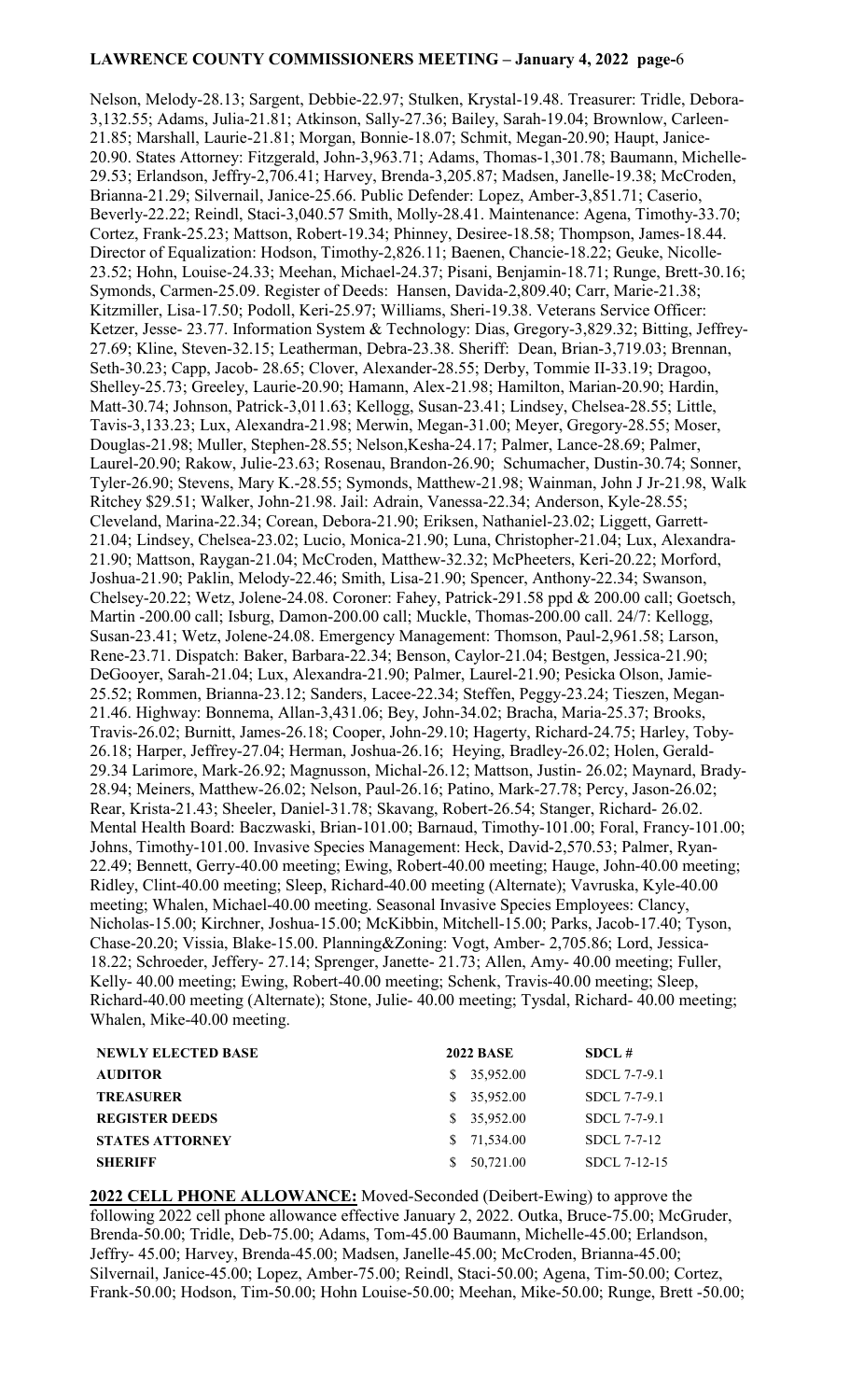Symonds, Carmen-50.00; Hansen, Davida-75.00; Ketzer, Jesse -10.83; Dias, Greg-75.00; Bitting, Jeff-75.00; Kline, Steve-75.00; Pesicka Olson, Jamie-50.00; Anderson, Kyle-104.00; Brennan Seth-104.00; Capp, Jacob-104.00; Clover, Alexander-104.00; Dean, Brian-104.00; Derby, Tommie II -104.00; Dragoo, Shelley– 50.00; Hardin, Matt-104.00; Johnson, Patrick-104.00; Little, Tavis-104.00; McCroden, Matthew-104.00; Merwin, Megan-104.00; Meyer, Gregory-104.00; Muller, Stephen-104.00; Palmer, Lance-104.00; Rakow, Julie- 50.00; Rosenau, Brandon-104.00; Schumacher, Dustin-104.00; Sonne, Tyler-104.00; Stevens, Mary K.-104.00; Walk, Ritchey-104.00; Fahey, Patrick-50.00; Larson, Rene'-68.00; Thomson, Paul-136.00; Bey, John-50.00; Bonnema, Allan-75.00; Maynard, Brady-50.00; Sheeler, Daniel-50.00; Heck, Dave-50.00; Palmer, Ryan-50.00; Schroeder, Jeff-50.00; Vogt, Amber-60.00

**AMERICAN RESCUE PLAN ACT/PREMIUM PAY:** Moved-Seconded (Flanagan-Deibert) to approve a one-time premium pay bonus (Funding Source: American Rescue Plan Act) for employees employed by the County on or before January 1, 2022. Bonus amounts are as follows: Full-Time Permanent Employees (40)-\$1,500.00; all other classified employees-\$500.00. Employees must have worked hours in 2021. See list of employees on file in the Auditor's Office. Motion Carried.

### **ASSIGNMENT OF WORK AT A HIGHER CLASSIFICATION:** Moved-Seconded (Flanagan-Rosenau) to accept the following 2022 assignment of work at a higher classification. Abstain-Deibert. Motion Carried. At department head discretion, an employee may be assigned the work of a higher classified employee, in the absence of the higher classified employee, and be entitled to the base pay of the higher classification. Each department head will make the notation of such increase on the employee's time card.

**2022 SHERIFF'S OFFICE POSITIONS**: Moved-Seconded (Ewing-Rosenau) to restate the full time positions in the Lawrence County Sheriff's office for 2022 as follows: (2) Chief Deputy (0) Captain, (2) Lieutenant (4) Sergeants, (10) Deputies, (4) Office Personnel (14) Jailers, (1) E911 Coordinator, and (7) Dispatchers. Motion Carried.

**2022 SHERIFF DEPUTIES/CORRECTIONAL OFFICERS PER DIEM:** Moved-Seconded (Deibert-Rosenau) to approve the following 2022 Sheriff Deputies and Correctional Officers per diem, effective January 2, 2022. Sheriff Deputies-\$6.00 per day, for a maximum of 5 days a week. Correctional Officers-\$1.00 per each day physically worked. Motion Carried.

**MENTAL ILLNESS BOARD:** Moved-Seconded (Flanagan-Deibert) to approve the Mental Illness Board fee at \$101.00/per case effective January 1, 2022 for Tim Johns, Brian Baczwaski, Tim Barnaud and Francy Foral. Motion Carried.

**OBSERVED HOLIDAYS:** Moved-Seconded (Flanagan-Ewing) to follow the listed Holidays in Article VII of the Personnel Policies Resolution #2020-08 Handbook Manual and to give the Chairman authority to act on any additional holidays appointed by the President of the United States, the Governor of South Dakota for State employees, or the County Commissioners of Lawrence County, for a public fast, administrative leave, thanksgiving or holiday may be observed as a legal holiday. Motion Carried.

### **COUNTY BOARDS AND COMMITTEES:**

**TIMBER COMMITTEE:** Moved-Seconded (Flanagan-Rosenau) to appoint Bill Coburn, John Frederickson, Mike Whalen, Paul Pierson, Don Hausle, Commissioner Randy Deibert and Commissioner Richard Sleep to the Timber Committee for 2022. Motion Carried.

**FAIR BOARD:** Moved-Seconded (Flanagan-Deibert) to appoint Commissioner Sleep to the Fair Board for 2022 and to appoint Commissioner Ewing as the alternate for 2022. Motion Carried.

Moved-Seconded (Flanagan-Deibert) to appoint Ida Marie Snortland and Dianne Miller to the Fair Board for a 3-year term to expire 12-2024. Motion Carried.

**HOUSING & REDEVELOPMENT COMMISSION:** Moved-Seconded (Deibert-Ewing) to appoint Commissioner Flanagan to the Housing and Redevelopment Commission for 2022. Motion Carried.

Moved-Seconded (Deibert-Ewing) to appoint Coreen Lerwick and Deb Stewart to the Housing and Redevelopment Commission for 2026. Motion Carried.

**INSURANCE COMMITTEE:** Moved-Seconded (Deibert-Ewing) to appoint Commissioner Rosenau to the Insurance Committee for 2022. Motion Carried.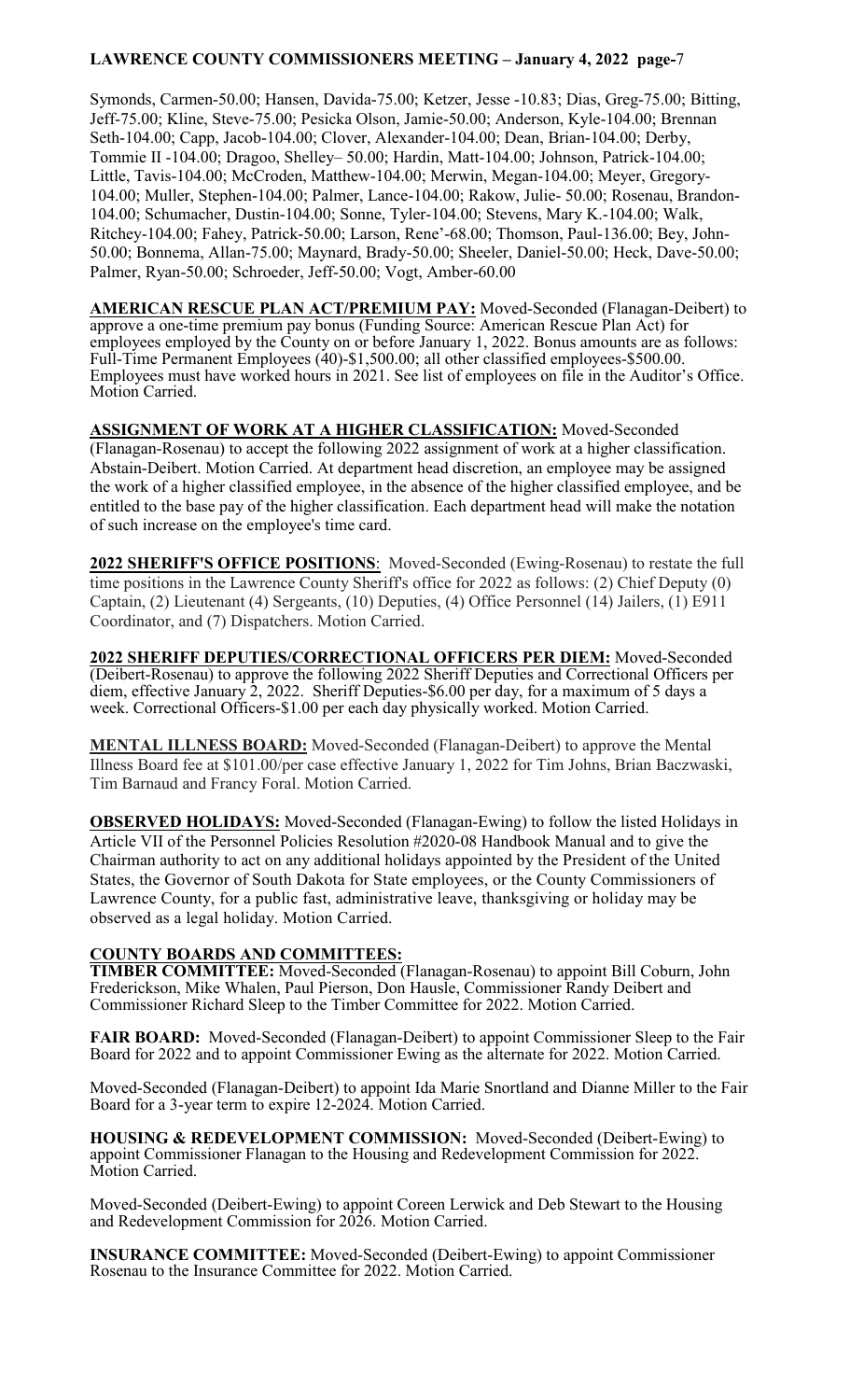**INVASIVE SPECIES MANAGEMENT**: Moved-Seconded (Flanagan-Deibert) to appoint Commissioner Ewing to the Invasive Species Management Board for 2022 and to appoint Commissioner Sleep as the alternate for 2022. Motion Carried.

Moved-Seconded (Flanagan-Deibert) to appoint Gerry Bennett to the Invasive Species Management Board District #3 for a 3-year term to expire 12-31-2024. Motion Carried.

Moved-Seconded (Flanagan-Deibert) to appoint John Hauge to the Invasive Species Management Board District #5 for a 3-year term to expire 12-31-2024. Motion Carried.

**PLANNING & ZONING BOARD:** Moved-Seconded (Flanagan-Deibert) to appoint Commissioner Ewing to the Planning and Zoning Board for 2022 and to appoint Commissioner Sleep as the alternate for 2022. Motion Carried.

Moved-Seconded (Flanagan-Deibert) to appoint Mike Whalen and Amy Allen to the Planning  $\&$ Zoning Board for a 5-year term to expire 12-31-2026. Motion Carried.

**PUBLIC DEFENDER**: Moved-Seconded (Flanagan-Rosenau) to appoint Commissioner Deibert, and Commissioner Rosenau to the Public Defender Board for 2022 and to appoint Jaci Pearson to the Public Defender Board for 2022. Motion Carried.

**LAWRENCE COUNTY REVOLVING LOAN FUND:** Moved-Seconded (Flanagan-Rosenau) to appoint Commissioner Flanagan, Commissioner Rosenau, Ron Rosenbloom, Kevin Whitlock, and Jeremy Hoven to the Lawrence County Revolving Loan Fund Board for 2022. Motion Carried.

**B.H. COUNCIL OF LOCAL GOVERNMENTS:** Moved-Seconded (Flanagan-Ewing) to appoint Commissioner Deibert as Representative and Commissioner Sleep as alternate to the Black Hills Council of Local Governments for 2022. Motion Carried.

**LAWRENCE EMERGENCY PLANNING COMMISSION:** Moved-Seconded (Flanagan-Deibert) to appoint Commissioner Rosenau to the LEPC for 2022. Motion Carried.

**WESTERN SD JUVENILE SERVICES CENTER COMPACT:** Moved-Seconded (Flanagan-Deibert) to appoint Commissioner Rosenau and Brian Dean, Sheriff to the Western SD Juvenile Services Center Compact for 2022. Motion Carried.

**LIBRARY BOARD:** Moved-Seconded (Deibert-Flanagan) to appoint Commissioner Sleep as representative to the Library Board for 2022 and Spearfish Library Board for 2022 and with authority to designate an alternate as needed. Motion Carried.

**SPEARFISH ECONOMIC DEVELOPMENT BOARD:** Moved-Seconded (Flanagan-Rosenau) to appoint Commissioner Deibert to the Spearfish Economic Development Board for 2022 and Commissioner Sleep as the alternate for 2022 and Commissioner Rosenau as the second alternate for 2022. Motion Carried.

**MULTIPLE USE COMMITTEE:** Moved-Seconded (Flanagan-Ewing) to appoint Commissioner Deibert to the Multiple Use Committee for 2022 and Commissioner Sleep as the alternate for 2022. Motion Carried.

**STATE DIVISION OF FORESTRY CONTACT PERSON / RANGE LAND FIRES**: Moved-Seconded (Deibert-Ewing) to appoint Chairman Rosenau as the State Division of Forestry / Range Land Fires contact person for 2022. Motion Carried.

Moved-Seconded (Deibert-Ewing) to appoint Paul Thomson, Emergency Management Director as the additional State Division of Forestry / Range Land Fires contact person for 2022. Motion Carried.

**WESTERN SD COMMUNITY ACTION:** Moved-Seconded (Flanagan-Ewing) to appoint Ida Marie Snorteland to Western SD Community Action for 2022. Motion Carried.

**HAZARDOUS MATERIALS COORDINATOR**: Moved-Seconded (Ewing-Flanagan) to appoint Paul Thomson, Emergency Management Director to the Hazardous Materials Coordinator for 2022. Motion Carried.

**DEADWOOD-LEAD ECONOMIC DEVELOPMENT BOARD:** Moved-Seconded (Flanagan-Ewing) to appoint Commissioner Deibert to the Deadwood-Lead Economic Development Board for 2022 with authority to designate an alternate as needed. Motion Carried.

### **SHERIFF:**

**VEHICLE BIDS:** The following bid was received for four (4) Sheriff vehicles: Juneks - four (4) 2022 Dodge Durango Pursuit AWD V-8 - \$178,000.00 (\$28,000 trade-ins) = \$150,000.00.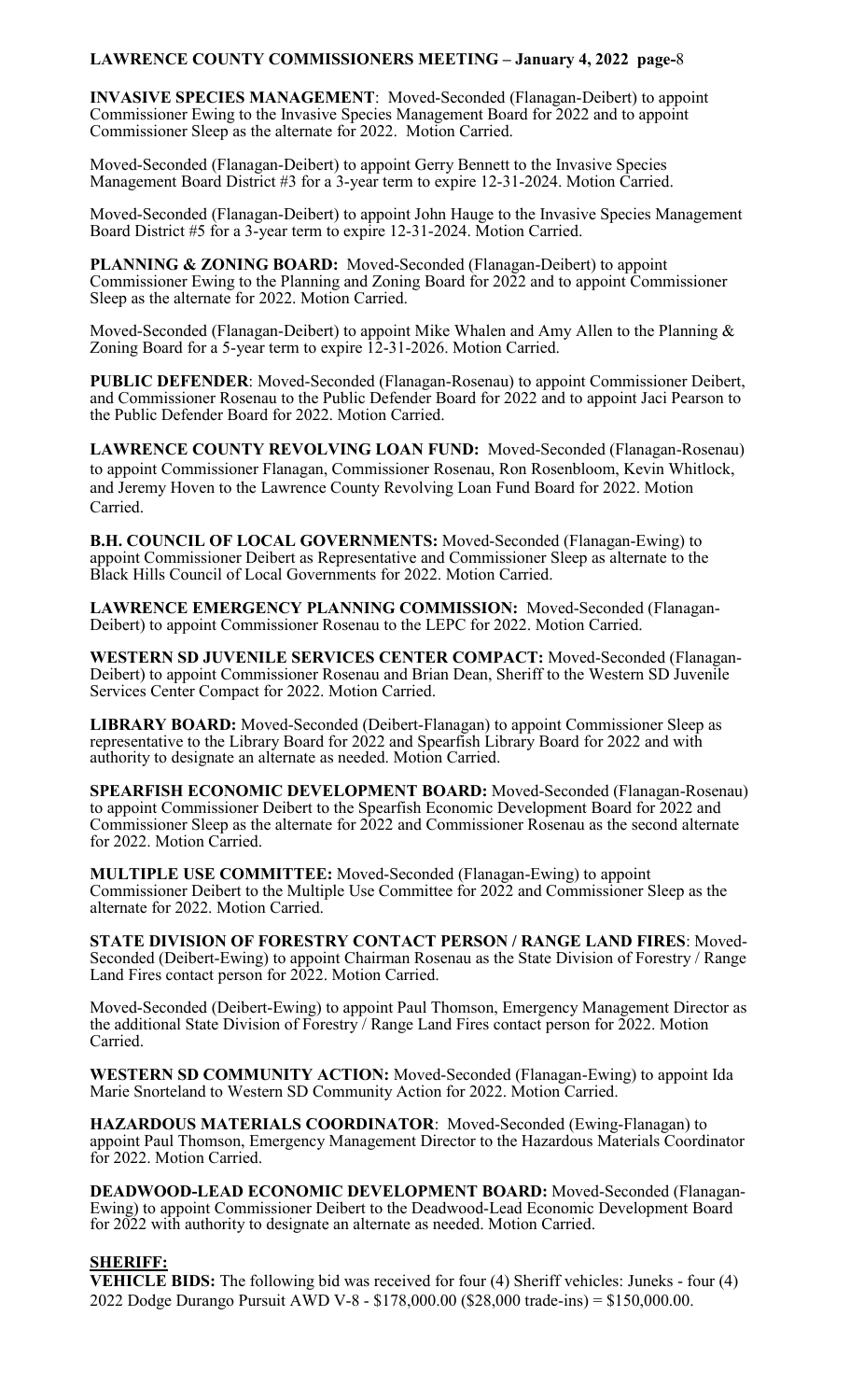Moved-Seconded (Flanagan-Rosenau) to follow the recommendation of Brian Dean, Sheriff, and accept the lowest responsible bid from Juneks and waive any irregularities for four (4) Sheriff vehicles: Juneks – (4) 2022 Dodge Durango Pursuit AWD V-8 - \$178,000.00 (\$28,000 trade-ins) = \$150,000.00 and to declare the 2017 Dodge Durango / VIN 1C4SDJFT7HC848293 / 108,229 Miles; 2018 Dodge Durango / VIN 1C4SDJFT3JC409078 / 109,955; Miles 2018 Dodge Durango / VIN 1C4SDJFTXJC409076 / 122,449 Miles; 2018 Dodge Durango / VIN 1C4SDJFT1JC409077 / 93,838 Miles (new engine 2021—warranty work) surplus and allow them to be considered for trade in as previously declared at the December 14, 2021 Commission meeting. Motion Carried.

**PUBLIC SAFETY AND SERVICES CENTER UPDATE:** Brian Dean, Sheriff, gave an update on the status of the Public Safety and Services Center. Dean stated that Elevatus Architecture is soon to be ready to present to the Board an updated cost estimate of the project. Dean stated that Elevatus Architecture will be looking for approval to start the Construction Documents phase.

Moved-Seconded (Deibert-Ewing) to add a special meeting on January 18, 2022 to allow for Elevatus Architecture to present the project cost estimate for the Public Safety and Services Center. Motion Carried.

Brian Dean, Sheriff, presented a draft bill initiated by Representative Mary Fitzgerald to be presented to the 2022 South Dakota Legislature requesting an appropriation for the construction of the new Public Safety and Services Center. Dean stated that Representative Mary Fitzgerald has gone to great length to understand the needs of Lawrence County and her District, particularly the Public Safety and Services Center project.

Moved-Seconded (Ewing-Flanagan) to support the Draft Bill 393 requesting an appropriation for the construction of a new public safety and services center. Motion Carried.

### **HIGHWAY:**

**HIGHWAY VEHICLE PURCHASE:** Allan Bonnema, Highway Superintendent, stated he reach out to the dealerships in Lawrence County and reported that the only dealership that had a vehicle available was White's Canyon Motor's.

Moved-Seconded (Ewing-Deibert) to authorize the purchase of (1) 2021 F-150 4X4 Supercrew in the amount of \$43,298. Motion Carried.

**ROAD JURISDICTION/MAINTENANCE-CITY OF SPEARFISH:** Moved-Seconded (Deibert-Flanagan) to designate Chairman Rosenau and Commissioner Ewing to meet with the City of Spearfish in reference to road jurisdiction and maintenance. Motion Carried.

### **PLANNING & ZONING:**

**CHANGE OF ZONING #347/ NEW RISK, LLC. /LANTIS:** Second Reading was held on COZ #347 APPLICANTS: New Risk, LLC/Travis Lantis LEGAL DESCRIPTION: Tract 8, 9A and 10A, located in the SW ¼ of Section 20, T6N, R3E VICINITY LOCATION: McDermott Road SUMMARY: Facilitate subdivision ZONING: A-1 to RR ACREAGE: 57.047 acres.

Amber Vogt, Planning & Zoning Administrator, presented her staff report.

Commissioner Deibert questioned if the City of Spearfish had been approached about servicing the subdivision with water.

Amy Lantis, Applicant, stated that at this time the platting has to go through the City of Spearfish and the plan is to have a well.

Commissioner Deibert noted for the record that this is an opportunity to fix non-conforming zoning.

Moved-Seconded (Flanagan-Ewing) to approve COZ #347 APPLICANTS: New Risk, LLC/Travis Lantis LEGAL DESCRIPTION: Tract 8, 9A and 10A, located in the SW ¼ of Section 20, T6N, R3E VICINITY LOCATION: McDermott Road SUMMARY: Facilitate subdivision ZONING: A-1 to RR ACREAGE: 57.047 acres. Motion Carried.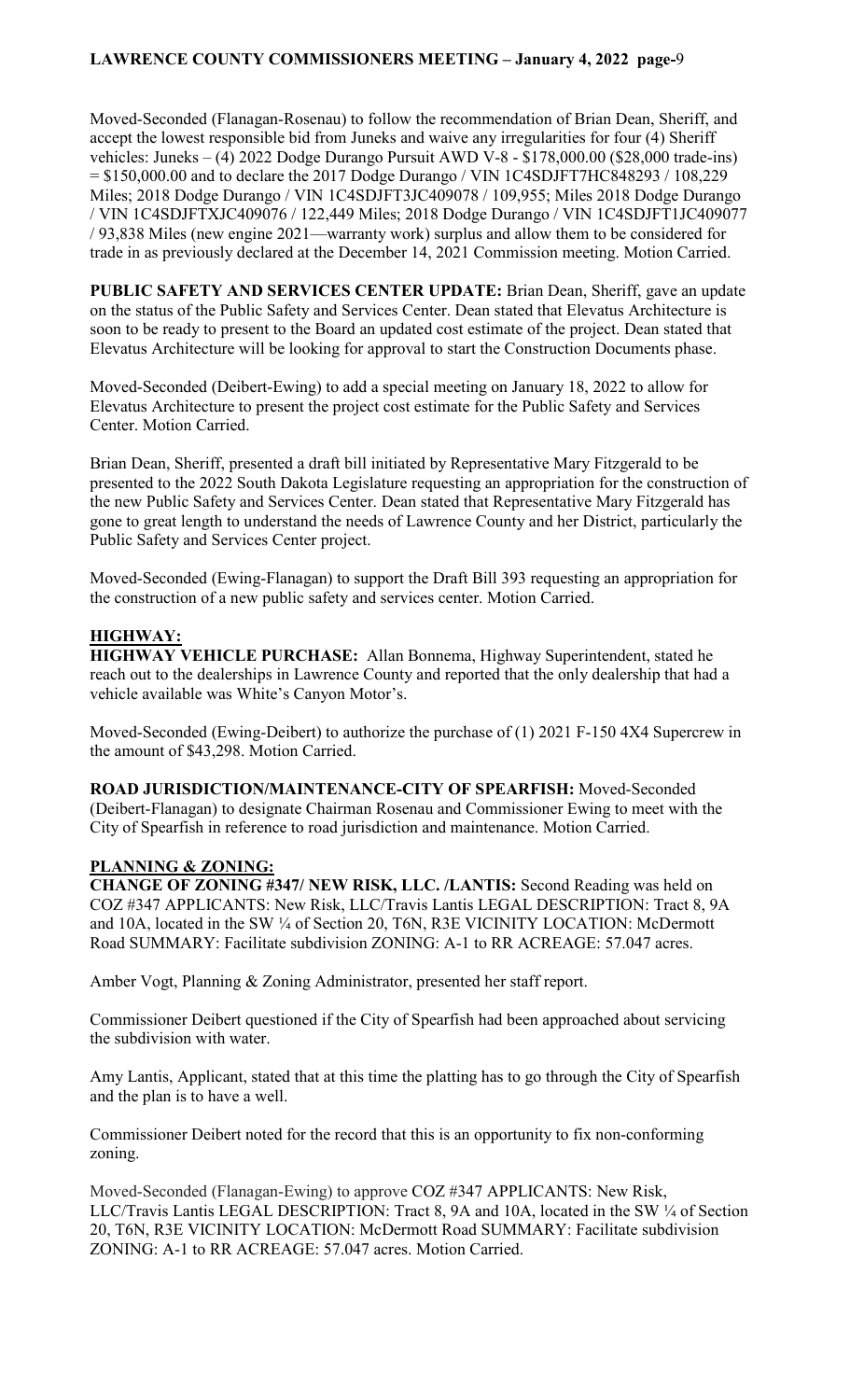**PLANNING & ZONING UPDATES:** Amber Vogt, Planning & Zoning Administrator, reported that the Planning & Zoning public hearing for Wharf Resources (U.S.A.) Inc. will be held on January 6, 2022 at 1:30 p.m. at Deadwood City Hall 102 Sherman Street Deadwood, SD 57732. Vogt was instructed to report to Chairman Rosenau on the attendance of the meeting and at that time a decision will be made on whether the County Commission Meeting will be moved to Deadwood City Hall.

# **PLATS:**

**PRELIMINARY PLAT/KLOSS DEVELOPMENT:** APPLICANT: Kloss Development LEGAL DESCRIPTION: Dakota Highlands Estates (Approx. 55 lots) VICINITY LOCATION. Whitewood SUMMARY: New subdivision ZONING: PF.

Amber Vogt, Planning & Zoning Administrator, presented her staff report.

The Commission directed Allan Bonnema, Highway Superintendent, to review the plans prior to Thursday's Planning & Zoning meeting.

Deibert stated that the existing easement to the west could serve as an alternate emergency ingress and egress.

Brad Kloss, Applicant and Trent Walters, Interstate Engineering were present to answer questions.

Kloss explained his intentions for the new subdivision.

# **ITEMS FROM THE PUBLIC:** None.

**ITEMS FROM THE COMMISSIONERS:** Commissioner Deibert reported that the Timber Committee will be meeting on January 10, 2022 in the Lawrence County Commission room at 2:00 p.m.

**BILLS:** Moved-Seconded (Flanagan-Rosenau) to approve payment of the following payroll and vouchers listed below for expenditures for insurance, professional services, publications, rentals, supplies, repairs, maintenance, travel, conference fees, utilities, furniture and equipment drawn on the proper funds and various departments. Motion Carried.

**Bills:** Fitzgerald, John-\$319.60; Reindl, Staci-\$110.04; Lord, Jessica-\$30.00; A&B Business, Inc Solutions-\$30.25; A&B Welding Supply-\$23.10; Ace Hardware Of Lead-\$219.60; American Legal Publishing-\$1,169.60; American Red Cross-\$1,000.00; American Stamp & Marking- \$68.71; AT&T Mobility-\$802.80; BH Pest Control-\$190.00; BH Pioneer-\$191.55; Behavior Mngt Systems-\$24,097.00; Black Hills Chemical-\$736.44; Bomgaars Supply-\$288.76; Century Business Products-\$157.47; Clinical Lab Of BH-\$2,144.00; Cornelius, Kaylee-\$60.00; Dakota Equipment Rental-\$4.05; Dale's Tire & Retread-\$324.00; Deadwood, City Of-\$1,191.87; Fastenal-\$64.84; Fidler-Isburg Funeral Chapel-\$1,170.00; Galls-\$203.30; Grimm's Pump & Industrial Supply-\$1,789.34; Hub Intl Mountain States Limit-\$50.00; Janke, Wendy-\$60.00; Knecht Home Center-\$90.84; LC Conservation Dist-\$5,000.00; Lead-Deadwood Sanitary- \$545.21; Macqueen Emergency-\$460.88; Ms Mail-\$25.00; Office Depot-\$1,333.07; Onsolve Llc- \$6,262.20; Pcso Addiction Treatment Serv-\$1,130.00; Queen City Rocket Lube-\$90.99; Quill- \$324.98; Rasmussen Mechanical Serv-\$3,201.23; Redwood Toxicology Lab-\$140.00; Reserve Account-\$6,000.00; Richter's Tire & Exhaust-\$219.88; Root Spring Scraper-\$298.86; Sara J Fitzgerald-\$408.00; Sd Assn Of Co Comm-\$4,847.00; Sdaco-\$2,335.06; Servall Towel & Linen- \$299.90; Spearfish Economic Development-\$1,000.00; Sterna, Laura-\$180.00; Sturdevant's Auto Parts-\$38.66; Sysco Montana-\$1,583.45; Top Quality Mfg-\$823.00; Triple K Tire & Repair- \$91.92; Twin City Hardware & Lumber-\$9.95; Wells Plumbing & Farm Supp-\$171.08; Western Communication-\$1,252.00; White's Canyon Motors-\$292.54; **Witness & Jurors:** \$545.92.

**ADJOURN:** 9:24 a.m. There being no further business, it was Moved-Seconded (Flanagan-Deibert) to adjourn the meeting.

 $\frac{1}{\sqrt{2}}$  ,  $\frac{1}{\sqrt{2}}$  ,  $\frac{1}{\sqrt{2}}$  ,  $\frac{1}{\sqrt{2}}$  ,  $\frac{1}{\sqrt{2}}$  ,  $\frac{1}{\sqrt{2}}$  ,  $\frac{1}{\sqrt{2}}$  ,  $\frac{1}{\sqrt{2}}$  ,  $\frac{1}{\sqrt{2}}$  ,  $\frac{1}{\sqrt{2}}$  ,  $\frac{1}{\sqrt{2}}$  ,  $\frac{1}{\sqrt{2}}$  ,  $\frac{1}{\sqrt{2}}$  ,  $\frac{1}{\sqrt{2}}$  ,  $\frac{1}{\sqrt{2}}$ 

Date Approved